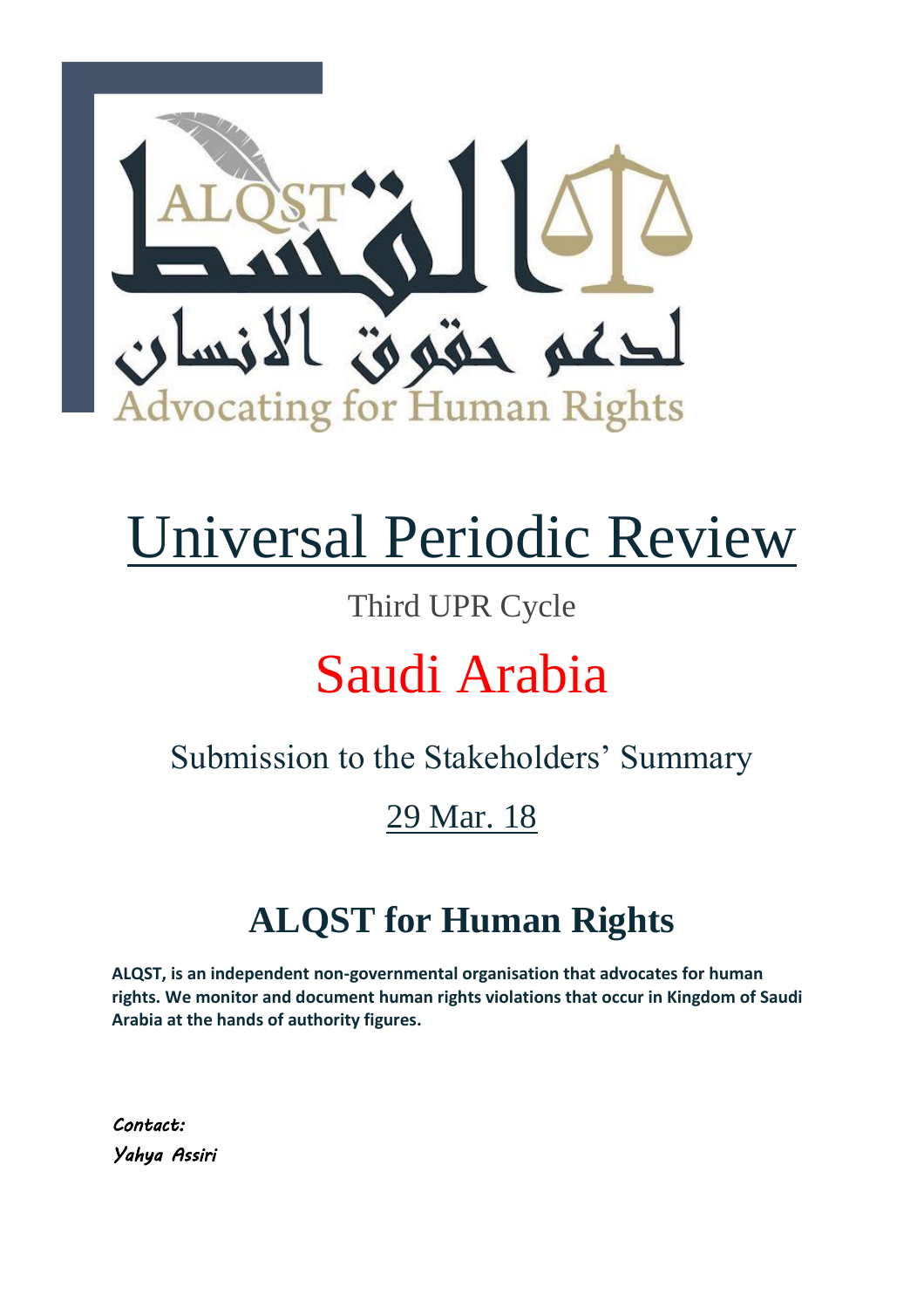#### *Sue Eedle Contact@ALQST.org*  **Introduction:**

During the Universal Periodic Review of Saudi Arabia on 6 February 2009, the Kingdom committed itself to improving the human rights situation in the country and accepted 240 of the 243 recommendations. The Saudi authorities consistently maintain that they are making steady improvements in the area of human rights, and that they need more time to make further progress. The situation on the ground has not improved, however, and the passage of time only shows the situation worsening, while public opinion is being increasingly misled. Overall, repression has increased; restrictions on freedom of expression have increased; activists continue to be jailed and put on trial in the Specialised Criminal Court, the court that handles terrorism cases; and counter-terrorism legislation continues to be used against human rights and civil society activists. The deliberate confusion between human rights work and terrorist offences has also been maintained, as can be clearly seen from the authorities' definition of terrorism in the revised Law on Combating Crimes of Terrorism and its Financing, issued toward the end of 2017. Independent civil society activity has almost completely disappeared, even with the introduction of the new NGO law (the Law on Associations and Foundations), and women continue to be discriminated against, despite promises to improve their situation. The Saudi authorities remain totally impervious to any public accountability or oversight, and their propaganda continues to be accepted abroad, thus silencing much criticism from abroad even though at home human rights violations continue. All of this is can be attributed to one basic problem: the absence of a real basis for serious rights-based reform. In Saudi Arabia, all institutions come under one single authority. There is no separation of powers nor any public scrutiny of this single authority, and it is this that perpetuates an environment conducive to abuses and violations of human rights, together with the lack of any basic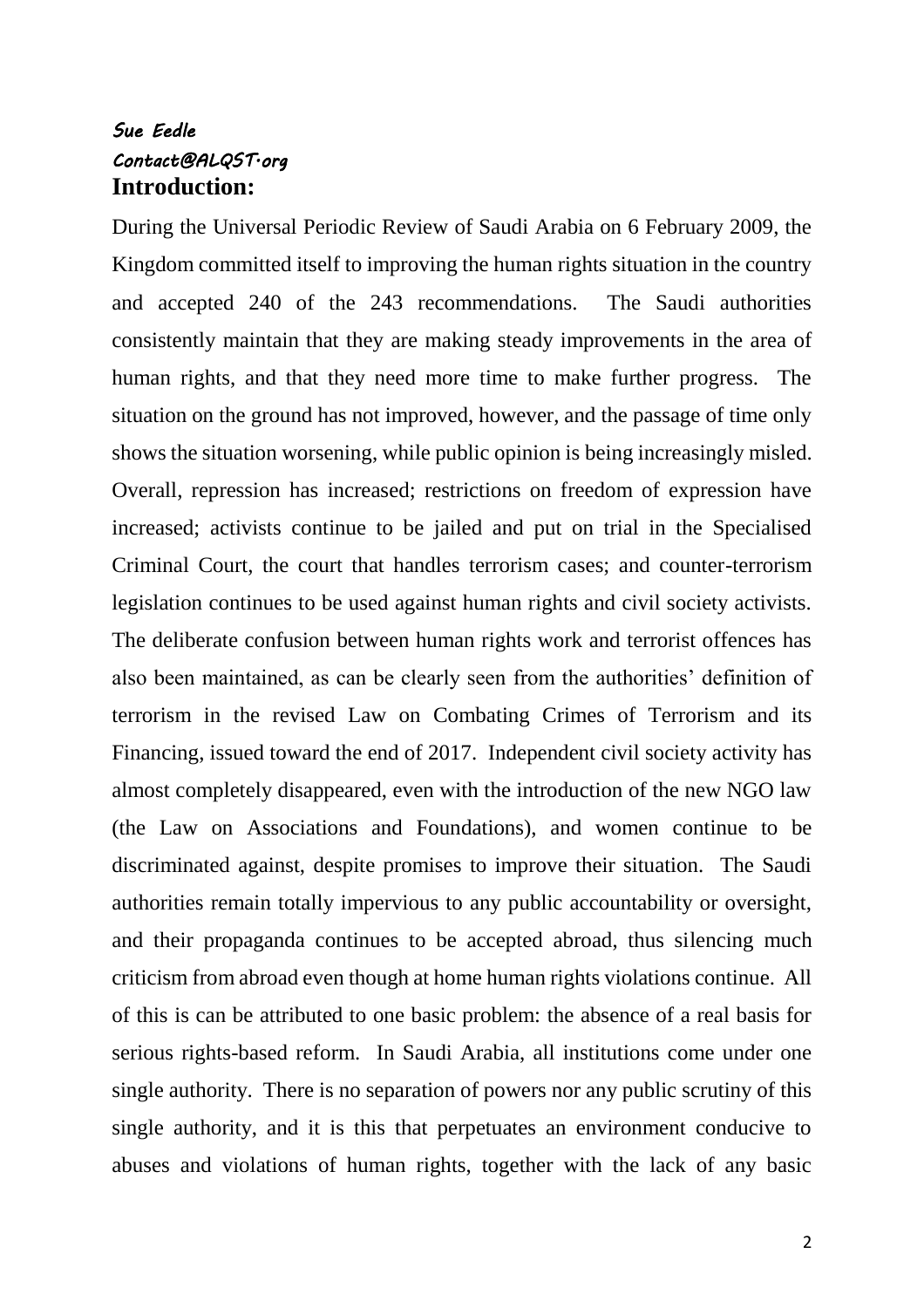structure or institutional framework for human rights.

#### **Lack of a constitution:**

The Kingdom does not have a constitution that makes statutory provision for human rights to be respected, or establishes an institutional framework for the protection of human rights. The authorities in Saudi Arabia operate according to Article 1 of the Basic Law of Governance, which states that "its constitution is the Book of Allah (the Quran) and the Sunna (Traditions) of His Prophet".<sup>1</sup>

#### **Legal ambiguities:**

Justice cannot be achieved without there being clear and definitive laws and regulations to refer to. In Saudi Arabia, however, there is no legislation regulating the judiciary, and the authorities grant judges powers of discretion.<sup>2</sup> Several legal statutes are imprecisely defined, thus voiding them of any legal standing. For example, the Law on Combating Crimes of Terrorism and its Financing uses ambiguous terms like "disrupting public order", "undermining the security of society and the stability of the State", "endangering national unity" and "obstructing the Basic Law of Governance".<sup>3</sup> There is no stipulation that these things must be linked with an act of violence to be classed as terrorism, for

l <sup>1</sup>http://www.chs.gov.sa/Ar/Council/NationalDecisions/%D8%A7%D9%84%D9%86%D8%B8%D8%A7%D9%85% 20%D8%A7%D9%84%D8%A3%D8%B3%D8%A7%D8%B3%D9%8A%20%D9%84%D9%84%D8%AD%D9%83 %D9%85.pdf

<sup>2</sup> https://www.moj.gov.sa/Documents/Regulations/pdf/06.pdf

<sup>3</sup>https://www.okaz.com.sa/article/1586448/%D9%85%D8%AD%D9%84%D9%8A%D8%A7%D8%AA/%D8%B9% D9%83%D8%A7%D8%B8-%D8%AA%D9%86%D8%B4%D8%B1-%D9%86%D8%B8%D8%A7%D9%85- %D8%AC%D8%B1%D8%A7%D8%A6%D9%85-%D8%A7%D9%84%D8%B1%D9%87%D8%A7%D8%A8- %D9%88%D8%AA%D9%85%D9%88%D9%8A%D9%84%D9%87-

<sup>%</sup>D8%A7%D9%84%D8%AC%D8%AF%D9%8A%D8%AF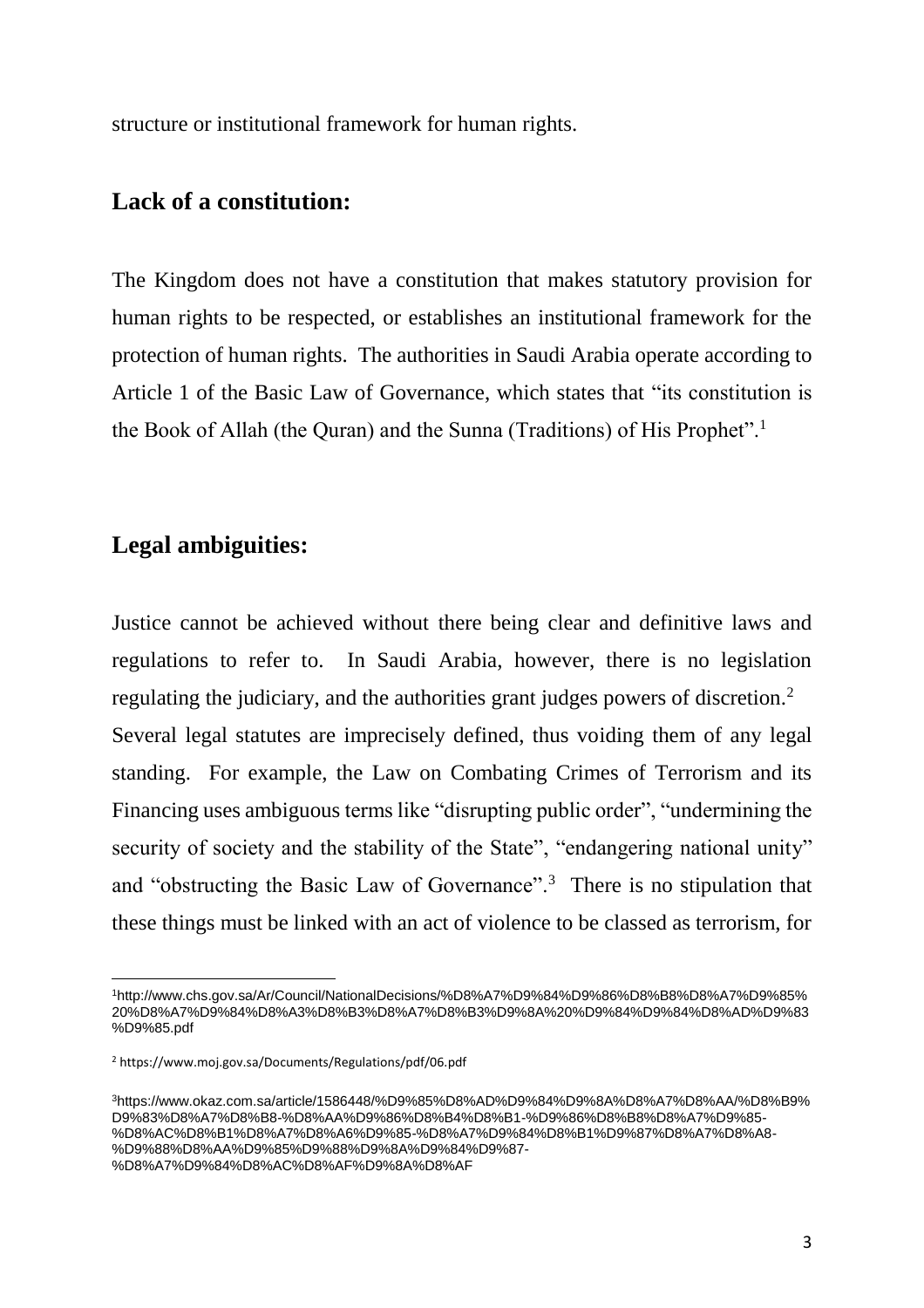example, and no precise legal definition of such acts. This allows the authorities to extend the application of these provisions to many non-criminal cases.

The counter-terrorism law seriously blurs the distinction between peaceful actions and acts of violence. The authorities used the original version of the Law on Combating Crimes of Terrorism and its Financing, introduced in February 2014, in the trial of activist Walid Abul-Khair, who was found to have damaged the reputation of the kingdom in a BBC television appearance and by contacting Amnesty International. He was sentenced to 15 years in prison, where he remains to this day, as does human rights activist Abdulaziz al-Shabaili, who was sentenced last year to eight years in prison. A number of legal provisions are thus formulated in a way that neither safeguards human rights nor offers precise definitions, thus making it easier for the authorities to use them to stifle freedom of expression.

#### **Lack of an independent judiciary:**

The Saudi Judicial Code provides for the independence of the judiciary, but the King and the Royal Court intervene directly in appointments and dismissals, and the King holds a monopoly of power.

#### **Failure to comply with existing laws:**

Even where laws do exist to protect certain rights, it cannot be assumed that the authorities will necessarily adhere to them. This has been evident with respect to the Code of Criminal Procedure, where the authorities have sidestepped the law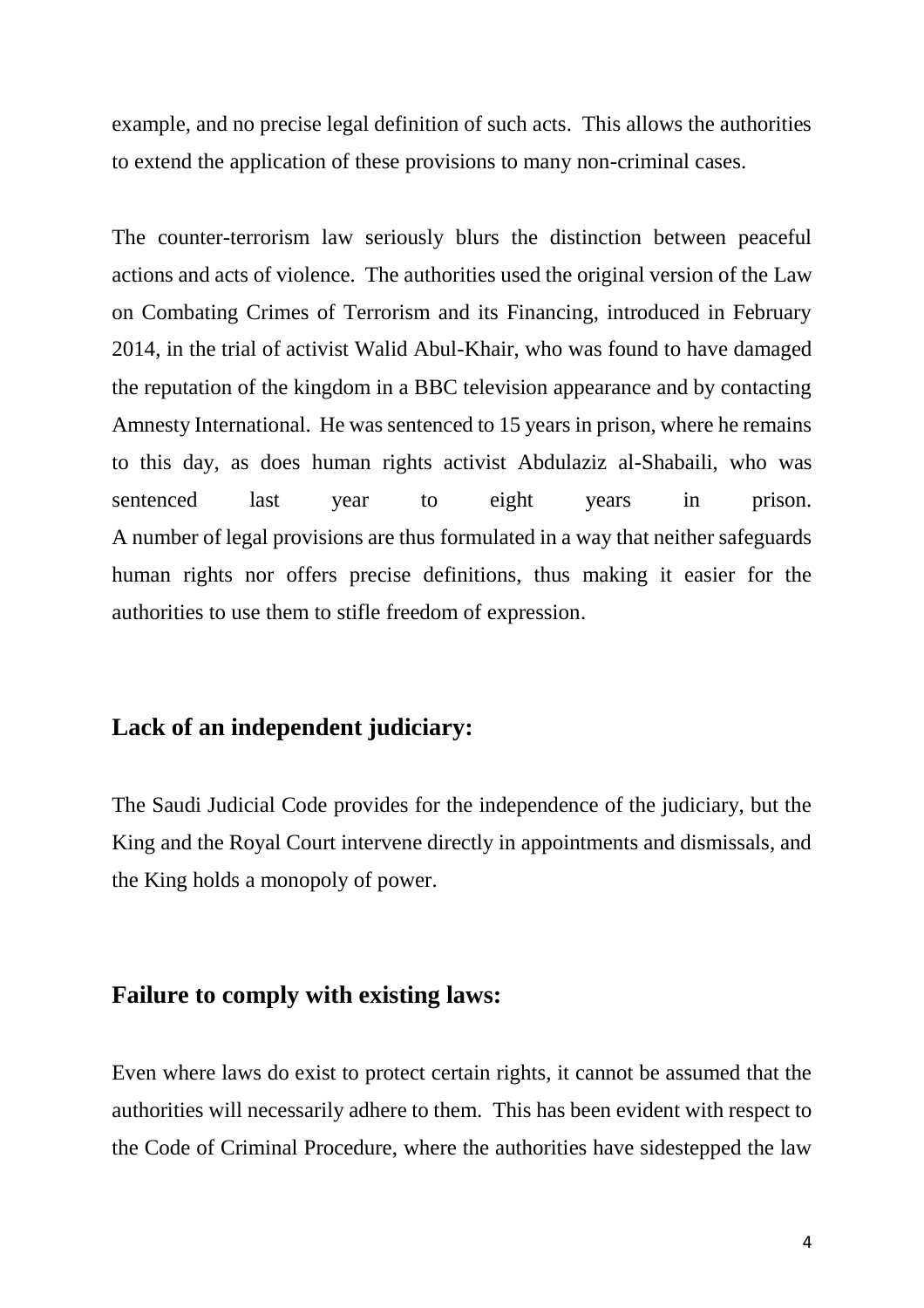in a number of cases and denied detainees their rights to visits, telephone calls and the appointment of a lawyer, contrary to the provisions of the Code. The case of Dr Salman al-Awda is one of many examples of this type of abuse. Another frequently occurring violation is when the authorities extend and exceed the period of detention without trial, as in the case of human rights activist Essam Koshak. People are also still being arbitrarily detained for long periods without charge or trial or referral to a competent court. Detainees are often held incommunicado during interrogation and denied access to lawyers.<sup>4</sup>

#### **Lack of access to justice**

 $\overline{a}$ 

The public don't know where to turn or how to complain when they suffer violations of their rights. When they do, the laws are not applied to help them and the courts system does not deliver justice. They have no means of litigation or access to justice.

#### **Lack of mechanisms for criticism, scrutiny or participation:**

The Shura Council is an advisory body with no real powers, whose members are appointed by the King. There is no body that represents the people or is elected or has any monitoring or legislative powers. Criticism is also prohibited. Article 30 of the counter-terrorism law stipulates that criticising the King and Crown Prince is a terrorist offence, and anyone who criticises government policies or abuses is arrested. Thus no one can engage in any human rights activity within the country, and no one can criticise the authorities' abuses. The authorities thus

<sup>4</sup> <https://www.amnesty.org/ar/countries/middle-east-and-north-africa/saudi-arabia/report-saudi-arabia/>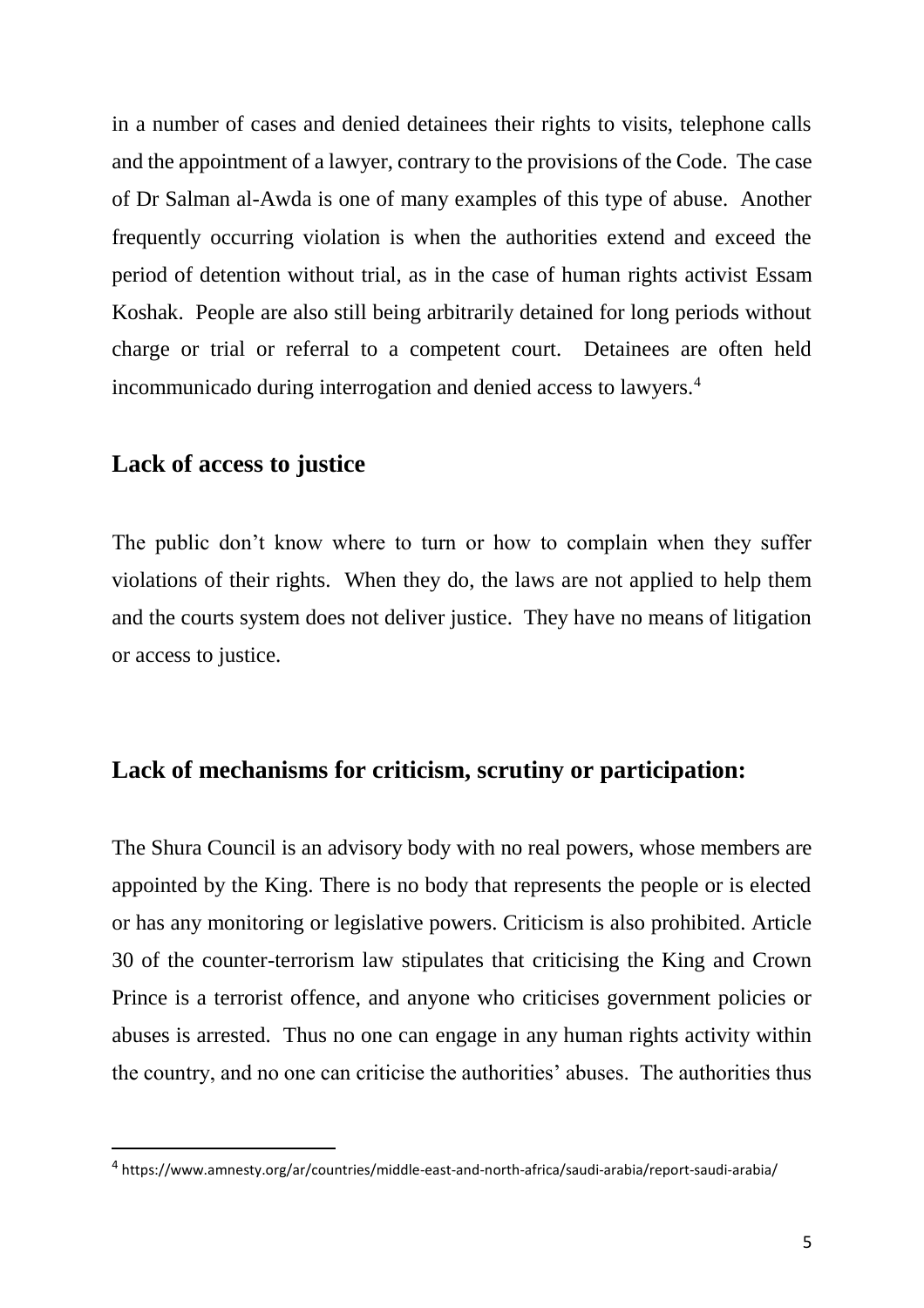have a free hand to do whatever they want, in a climate of total repression in which everyone is completely silenced. The authorities quickly dismantle any civil association or human rights organization, and arrest and punish its founders, as in the case of the Saudi Civil and Political Rights Association (ACPRA) and the Union for Human Rights. The final sentences against the founders of ACPRA, handed down in 2017, brought their combined punishments to a total of almost 200 years in prison terms and travel bans.

### **Unwillingness to engage with UN mechanisms and the Human Rights Council:**

The Saudi authorities have not modified their legislation in accordance with the International Covenant on Civil and Political Rights or the International Covenant on Economic, Social and Cultural Rights, and they have not responded to the calls and recommendations of the relevant working groups and special rapporteurs, notably the recommendation to release prisoners of conscience. In May 2017 the UN Special Rapporteur on human rights and counter-terrorism concluded that "Saudi laws on terrorism do not comply with international standards" and urged the government to "put an end to the prosecution of people including human rights defenders, writers and bloggers simply for expressing non-violent views". The authorities did not respond. The UN special rapporteur also noted that he had received numerous reports of prosecutions under the 2014 counter-terrorism law but that the government had been unable to provide access to any of the individuals he had asked to interview. 5

 $\overline{a}$ 

<sup>5</sup> <https://www.radiosawa.com/a/un-saudi-arabia-/361482.html>